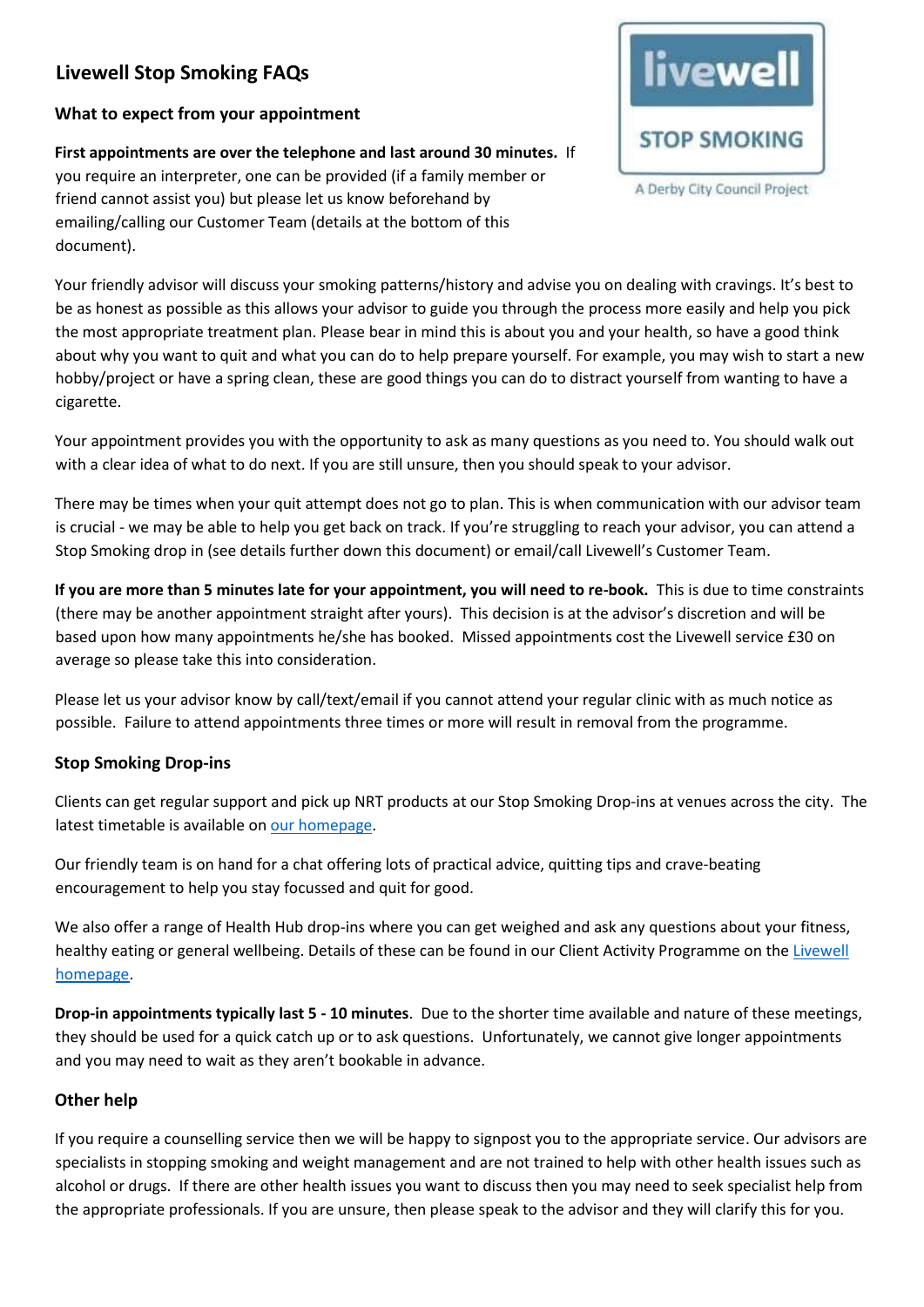## **What is a Carbon Monoxide (Co)?**

Carbon Monoxide is a colourless, odourless, tasteless gas produced by incomplete combustion of organic material. It is also produced by cigarettes burning.

## **Why do we carry out carbon monoxide tests?**

Tests provide visible proof of the harm smoking can cause especially with the absence of ill health. It also measures how much Co a client is currently absorbing. For most people this gives extra motivation and for others it may help manage certain health problems. Bear in mind everybody's carbon monoxide levels are different day to day. Sometimes this may be due to smoking or it may be carbon monoxide from other sources for example, the atmosphere or traffic fumes.

## **What is a normal reading?**

Anything around 1-6 is considered normal for a non-smoker's reading (1-10 in certain circumstances). Don't worry if your first reading is a little higher – this is to be expected while you are still smoking. Once you have quit, we expect your level to drop to that of a non-smoker. Therefore, if you are using NRT we expect it to decrease at your second session. Your advisor will normally take a test each week to compare readings on a weekly basis.

## **Why can't I just cut down?**

It's important that you are ready to stop smoking and set a quit date when you access our services. Unfortunately, due to the way we are funded, we cannot support clients who want to quit by cutting down. If you want to cut down as part of your quit attempt, we recommend joining Livewell at the point you are ready to stop smoking. If you continue to smoke and use NRT your advisor will ask you to leave the programme.

## **What is Nicotine Replacement Therapy (NRT)?**

NRT gives you some of the nicotine that you would have received from cigarettes, but without all the harmful stuff like tar, cyanide and carbon monoxide. NRT has been used by millions of smokers to help them stop. A full course of treatment lasts for 10 weeks, but because NRT is so much safer than smoking, it can be used for longer periods if it helps you to not smoke. However, this needs to be discussed and agreed with your advisor.

## **Which NRT is right for me?**

All licensed nicotine-containing products are effective treatments to help you stop smoking, but you may wish to seek advice from your Livewell advisor, pharmacy team or GP to help you decide which is right for you. No single NRT product is better than any other and there are a number of options. As NRT gives you a lower dose of nicotine than you get from cigarettes, many people use the patch to give a background dose of nicotine and one of the other products to top this up.

Also remember that a full course of NRT can last for 10 weeks (depending on the type you are using) so it is important you stick with it! However, if one type of NRT doesn't work for you, or if you experience any problems or have any questions, talk to your advisor.



## how much carbon monoxide is in my lungs and blood?

#### Good news

When you stop smoking the level of carbon monoxide in your blood falls almost immediately.

#### My CO reading is:

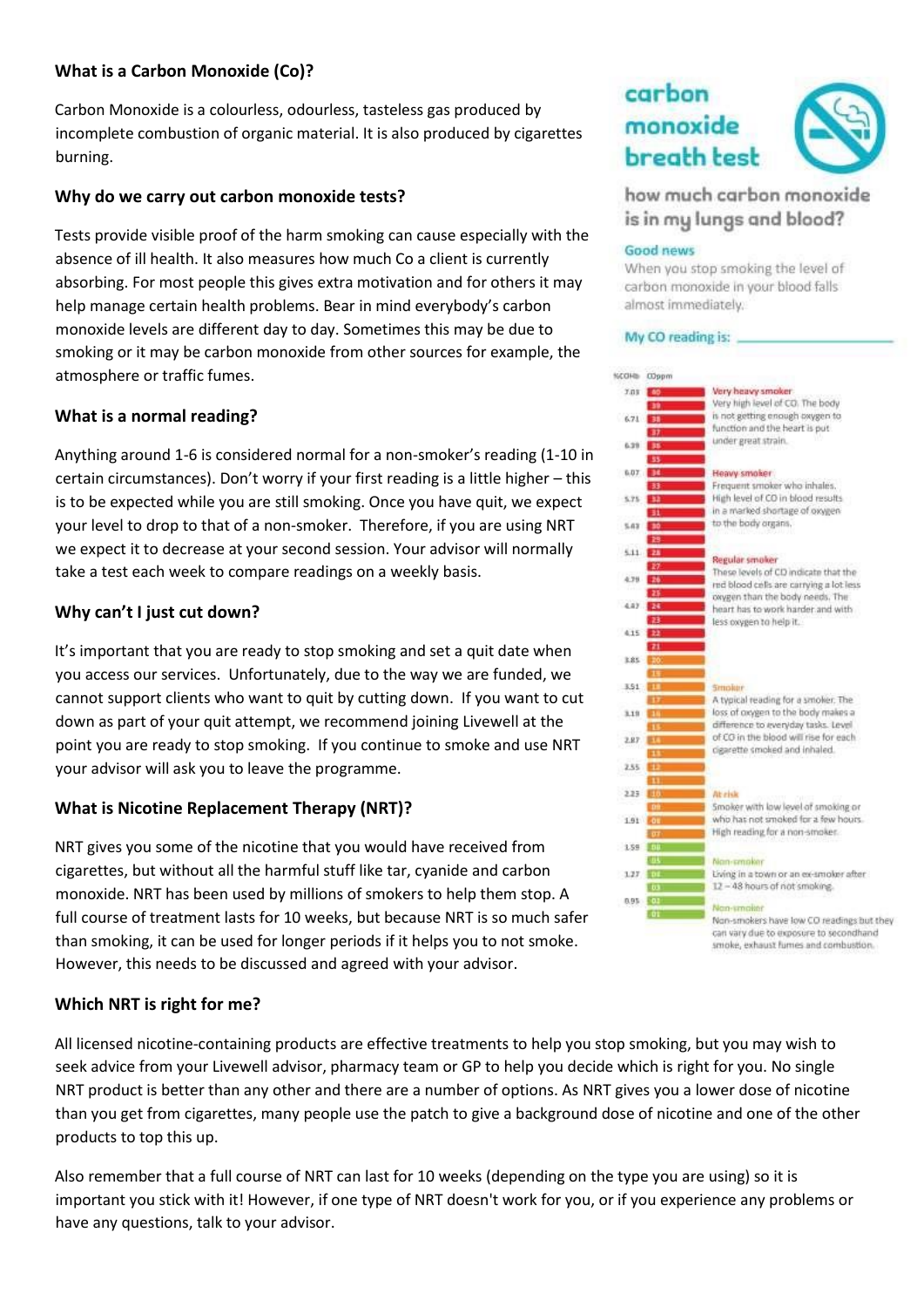For your own personal safety, it is imperative that you follow your advisor's NRT instructions. If you fail to follow the instructions given to you, you may be asked to leave the programme.

## **Nicotine patches**

Nicotine patches work well for most regular smokers and can be worn round the clock (24-hour patches). They work by releasing nicotine directly into the bloodstream through the skin.

The 24-hour patch may cause some sleep disturbance but is helpful for people who have strong cravings during the early morning.

Patches also come in different strengths. Whichever strength you start on, you should aim to gradually reduce the dosage over time before stopping the use of patches completely, this is normally between 8 and 12 weeks. Livewell can only prescribe for 10 weeks maximum and dual therapy is given at your advisor's discretion for the first 4 weeks only for all NRT.

Patches are useful for those who are concerned about discretion (they can be worn easily beneath clothing) or dislike the taste of the oral products. They release a steady amount of nicotine. They may cause skin irritation for some people. Sometimes people may also have very vivid dreams. In worst cases if your patch strength is too high or you smoke and use the patches you may experience a nicotine overdose which may cause dizziness, sweating and other unpleasant side effects. If this this happens you will need to speak to you advisor ASAP.

## **Nicotine gum**

Gum is available in two strengths: 2mg and 4mg. The 4mg gum is most appropriate for smokers who smoke more than 20 cigarettes a day, or who are strongly addicted to nicotine. However, most people can only tolerate the lower dosage. If you are unsure, please speak to your advisor.

When you use nicotine gum, the nicotine is absorbed through the lining of your mouth. When you first quit you can chew about one piece of gum every hour. To release the nicotine from the gum, chew until the taste becomes strong or hot. After this you can rest the gum inside your cheek. Once the taste or heat fades you will need to chew again to release more nicotine. Discard the gum once the taste from chewing has faded (after 20 to 30 minutes).

Gradually you can begin to cut down on the amount of gum you use. Try chewing for shorter periods, using smaller pieces of the lower-dose gum or alternating with a non-nicotine gum.

Gum can be helpful because it provides short bursts of nicotine. However, some people dislike the taste and habitual users of ordinary chewing gum may find it difficult to get used to having to 'park' the gum in their mouth. As with any of the oral products you should not drink any fluids 15 mins before or after a piece of gum otherwise you experience hiccups, heartburn, and chest pains. If you suffer from acid reflux then any oral product may make this worse. If in doubt speak to your advisor.

## **Lozenges**

Lozenges are placed in the mouth and dissolve slowly to release nicotine. They take about 20 to 30 minutes to dissolve.

Nicotine lozenges work in a similar way to nicotine gum. To release the nicotine from the lozenge, suck until the taste becomes strong or hot. After this you can rest the lozenge inside your cheek - once the taste fades you will need to suck again to release more nicotine. Suck until the lozenge has completely dissolved - each one should last 20 to 30 minutes.

You should use lozenges for about 8 to 12 weeks. For weeks 4 to 6 you could have one lozenge every one to two hours. You could then reduce your intake to one lozenge every two to four hours, finally reducing to once every four to eight hours in the last two weeks of treatment.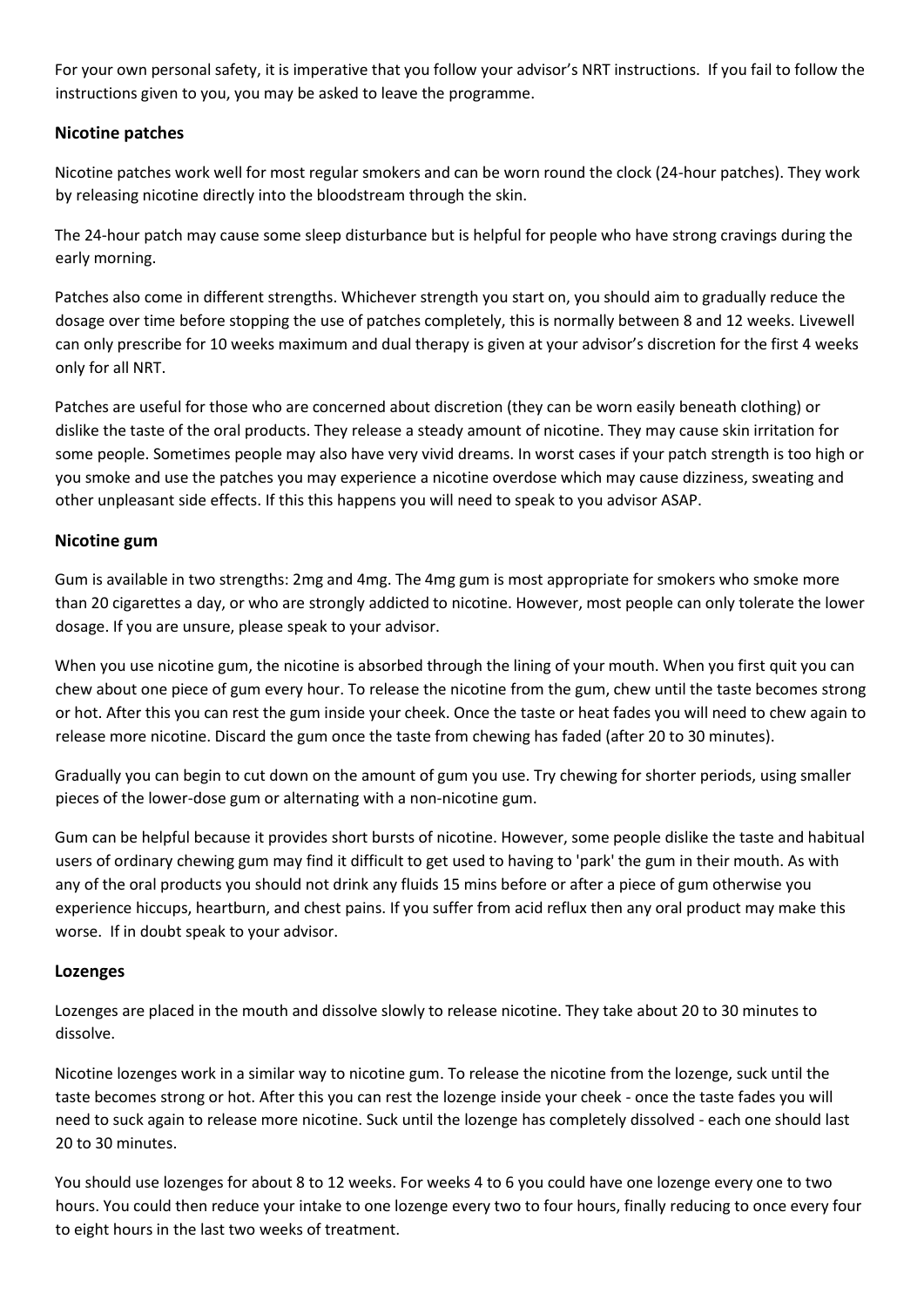Lozenges are helpful because they provide short bursts of nicotine. Lozenges should not be used by people with mouth ulcers.

## **Mouth spray**

The QuickMist mouth spray is a great way to get instant relief from nicotine cravings. The spray delivers a minty nicotine hit within sixty seconds of use, meaning you can stay in control of your cravings.

The spray comes in a small bottle and is handy to keep in a pocket or handbag for those sudden cravings. It contains enough for around 150 doses of nicotine. Livewell normally supplies this in a dual pack.

To use the spray simply spray under the tongue or the inside of your cheek. Do not inhale the spray or spray the back of your throat. Do not drink anything immediately after using the mouth spray (waiting 15 minutes is usually OK).

If you have asthma, be careful with your first few sprays as it can cause you to catch your breath.

It is recommended that if you want to try using mouth spray that you use it as part of an 8-week programme.

You can use it alongside other products, but you can also use it as and when you need it to satisfy those cravings.

The speed of the delivery from a spray makes it popular with users. A cigarette starts to deliver nicotine within seven seconds of smoking – the spray delivers nicotine in less than sixty seconds.

#### **What are E-cigarettes?**

An e-cigarette is an electronic device that delivers nicotine in a vapour. This allows you to inhale nicotine without most of the harmful effects of smoking, as the vapour contains no tar or carbon monoxide.

Based on the current evidence, vaping is likely to be at least 95% less harmful than smoking as it doesn't contain carbon monoxide or tar, two of the most harmful elements in tobacco smoke.

Vaping in the UK is heavily regulated. The primary regulation for vape products in the UK is the Tobacco and Related Products Regulations 2016. These regulations impose legal requirements on companies to test devices and liquids and to notify the results to the authorities. Research has found that e-cigarettes can help you give up smoking. As with other approaches, they're most effective if used in conjunction with support from a Livewell stop smoking advisor.

At present, there is no e-cigarette product licensed as a medicine and available for prescription on the NHS. That means that Livewell cannot prescribe any form of e-cigarette but can support clients who use one as a way to quit.

For now, if you want to use an e-cigarette to help you quit, you'll have to buy one. Costs of e-cigarettes can vary, but generally they're much cheaper than cigarettes. Livewell recommends choosing a supplier, which is a member of the Independent [British Vape Trade Association](https://www.ibvta.org.uk/about-us/members)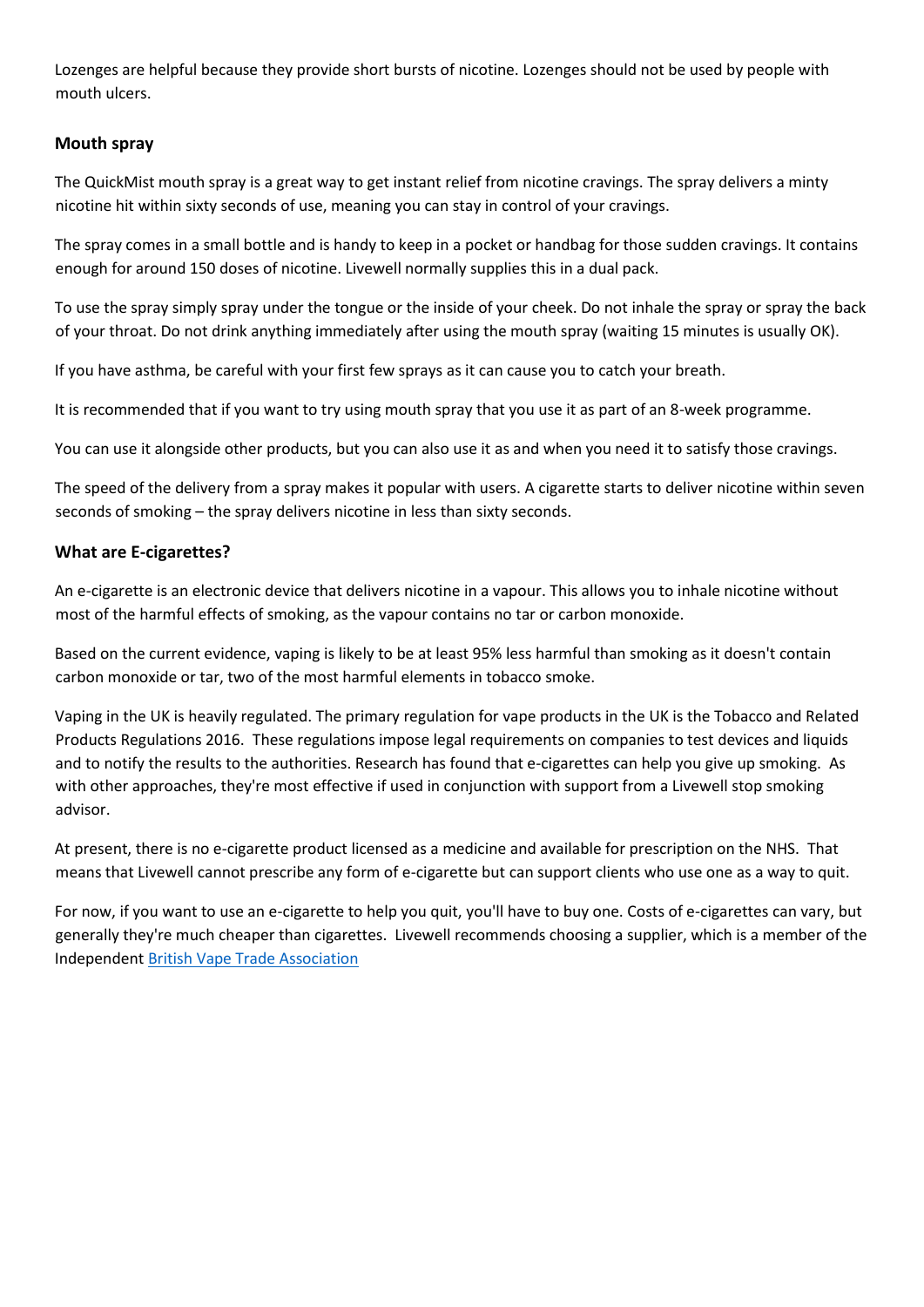## **What else does Livewell offer to support my quit attempt?**

## **Free Livewell activities**

Keeping active and healthy can help you keep on track with your quit attempt. So, we offer a whole host of free activities for our stop smoking clients. Increasing your physical activity can also have huge health benefits including lowering your blood pressure and your risk of certain diseases. We deliver activities across the city in community buildings, leisure centres and parks, which take place at a variety of times including evenings and Saturday mornings.

Our friendly activities include Boxwell, Circuits, Bootcamp, Cycling, led walks, C25K and gender-specific activities such as DanceFit for women.

For clients that have certain medical conditions or those that haven't been active for a while, we offer a personalised prescription of activities to ensure that clients safely achieve their goals. For a full list of activities, visit our Livewell activity programme o[n our homepage](https://www.livewellderby.co.uk/) and get booked on. Remember, to check back often as we add new sessions and make seasonal changes.

## **Leisure membership (Terms and Conditions Apply)**

Once you are 8 weeks smoke free, you can be considered for a free leisure membership at Derby City Council leisure centres for the remaining time you have on Livewell (up to 10 months). You will be asked to provide a Carbon Monoxide reading periodically (usually every 3 months). If your reading is over the non-smoking threshold then your membership will be cancelled without any notice. If in doubt, please discuss with your advisor.

## **Lose Weight Feel Great course**

We understand that keeping weight under control when quitting can be tricky. That's why we offer free places on our popular Lose Weight Feel Great 6-week course to all our smoking clients. This practical and fun course is made up of weekly one-hour sessions focusing on key topics relevant to losing weight and keeping it off for good! Content is based around nutrition, healthy eating, physical activity and behaviour. Look at the Client Activity Programme on the Livewel[l homepage](https://www.livewellderby.co.uk/) for course dates, times and venues or email livewell@derby.gov.uk

## **Livewell social media**

Our social media community is growing every day and our clients tell us they love the motivation they get from our posts and indeed the shared content from other clients. It's a really good way to keep motivated and stay on track so we highly recommend you join our [Facebook](https://www.facebook.com/livewellderby) and/o[r Twitter](https://twitter.com/LivewellDerby) page. As we post daily updates, events, programme changes and cancellations, it's also the best way to keep up to date with Livewell news as it happens. And evidence shows that when changing lifestyle behaviours like stopping smoking, the more people you tell, the more likely you are to succeed so make sure you post, like and share as much as possible!

## **Contact Information**

## **[Livewell website](https://www.livewellderby.co.uk/)**

For programme information and to apply/register to lose weight, stop smoking or get an NHS Health Check.

## **[Resources page](https://www.livewellderby.co.uk/resources)**

For client resources, activity programmes, Stop Smoking Drop-ins, recipes, Wellness membership.

## **[Livewell NHS Health Check page](https://www.livewellderby.co.uk/nhs-health-checks)**

To book a 30-minute Health Check appointment (for ages  $40 - 74$ ).